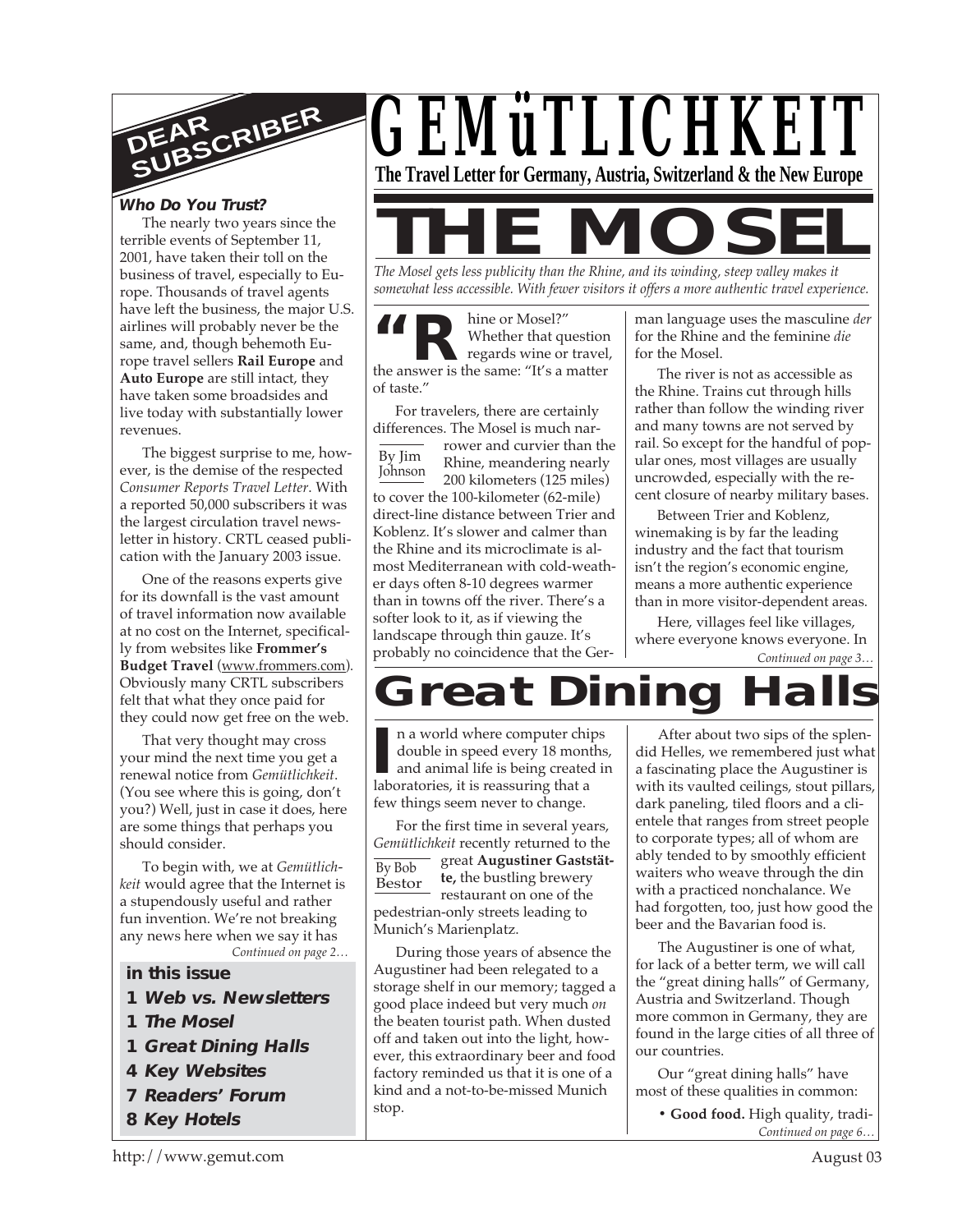## *DEAR SUBSCRIBER Continued from page 1*

brought to anyone with a computer and a modem, travel information that formerly was either impossible or very difficult to obtain. European rail timetables are a prime example, as are driving distances and directions between European cities. There are dozens, nay, thousands of useful travel websites. Every month we list a handful of the best of them in *Gemütlichkeit* and there are many more on our "Super Links" page at www.gemut.com (which, by the way, we think is a pretty useful web stop in itself). You can now look at a typical guestroom in almost any European hotel that's of interest. And the deals. Oh my, the deals. Sign up for free emails from a few online sellers of travel and soon your inbox will be filled with hundreds of packages and special offers.

But can you duplicate *Gemütlichkeit* on the Internet? Let's say you're looking for an inexpensive hotel with local color in Garmisch-Partenkirchen. Go to Google and type "hotels Garmisch-Partenkirchen" and you are presented with some 37,000 websites containing that phrase. Somewhere in the top couple of hundred sites will no doubt be the huge Frommer's Budget Travel — an extensive and practical website, no argument here about that. But how about that hotel in Garmisch? Click Destinations, click Europe, click Germany, click Bavarian Alps, click Garmisch-Partenkirchen, click accommoda-

tions, and, from a list of seven hotels, click **Gasthof Fraundorfer**. You'll next see a short, accurate — though rather juiceless — description of the hotel and the price for a double room, €74 or \$66.10. The price is a bit puzzling since  $\epsilon$ 74 these days is more like \$84 and we paid €90 (\$102) last October for a double room there. But a glance at the fine print explains it; the information is taken from the printed 2003 Frommer's guidebook for Germany, the data for which was probably compiled sometime in 2001. So what's there is guidebook information and every traveler should know that guidebook writers, and those who annually updates guidebooks, are miserably compensated and receive little or no reimbursement for their travel. Thus *many if not most of the hotel and restaurant reviews in the old-line guidebook series' and here I exclude* Rough Guide *and* Lonely Planet *— are written from brochures or a visit to the hotel's website.*

You can compare Frommer's description of the Fraundorfer with ours on page 7, or, better yet, go to our website to read what we had to say about it in our June, 1996, issue. You see, we've been to the Fraundorfer a couple of dozen times and as many of you know it is a very special place. With all due respect to the excellent Frommer website, that is something we know and they don't. Have we been 25 times to every hotel we write about? Of course, not. But we visit or stay in every hotel we review, and eat in every restaurant. And, when you read it in *Gemütlich-* *keit*, the info is almost always fresh. To gather impressions and data for this month's lead story, Jim Johnson was on the Mosel in May. My piece last month on the **Chalet du Lac** was based on an October visit (*Gemütlichkeit's* third) and Jim's information for his July Potsdam story was less than 90 days old.

Remember, too, that Frommer's covers the whole world, while our little oyster is just three countries. When it comes to quantity of information, we will never compete with Frommer's or Fodor's or Lonely Planet or the myriad of online travel chat rooms. Even in our three countries there are worthy restaurants, hotels, cities, perhaps entire regions, that we may never get to. We've never advanced the idea that our coverage is complete. The Marines are "looking for a few good men," we're looking for a few good places. I've always

*Continued on page 8…*

# **Using Gemütlichkeit**

• Foreign currency prices are converted to U.S. dollars at the exchange rate in effect at the time of publication. • Hotel prices listed are for one night. Discounts are often available for longer stays.

• All hotel prices include breakfast unless otherwise noted.

• Local European telephone area codes carry the "0" required for in-country dialing. To phone establish-ments from outside the country, such as from the USA, do not dial the first "0".

#### **Logging on to our Website**

Except for the most recent 12, back issues in text format from January 1993 are available free to subscribers only at http://www.gemut.com (click on "For Members Only"). To access the issues enter the user name and password published in this space each month. The new codes are:

User Name: **lesom** Password: **3191**

| <b>GEMÜTLICHKEIT</b><br><b>Vol. 17, No. 7</b><br>August 2003                                                                                                                                                                                                                                                                                                                                                                                                                                                          | <b>HOTEL RESTAURANT RATING KEY</b><br><b>Restaurant Criteria</b><br><b>Rating Scale</b><br><b>Scale</b>                                                                                                                                                                                                                                                                                                                          |  |  |  |
|-----------------------------------------------------------------------------------------------------------------------------------------------------------------------------------------------------------------------------------------------------------------------------------------------------------------------------------------------------------------------------------------------------------------------------------------------------------------------------------------------------------------------|----------------------------------------------------------------------------------------------------------------------------------------------------------------------------------------------------------------------------------------------------------------------------------------------------------------------------------------------------------------------------------------------------------------------------------|--|--|--|
| The Travel Letter for Germany, Austria, Switzerland & the New Europe                                                                                                                                                                                                                                                                                                                                                                                                                                                  | $16 - 20$<br>65%<br>Excellent<br>Food                                                                                                                                                                                                                                                                                                                                                                                            |  |  |  |
| Robert H. & Elizabeth S. Bestor<br><b>Publishers:</b><br>Robert H. Bestor<br>Editor:<br>Doug Linton, C. Fischer, R. Holliday, Jim Johnson<br><b>Contributors:</b>                                                                                                                                                                                                                                                                                                                                                     | 20%<br>12 - 15<br>Above Average<br>Service<br>8<br>15%<br>11<br>Atmosphere<br>Average<br>$\sim$<br>Adequate<br>4 -<br>- 7<br>Unacceptable<br>0<br>- 3<br>$\blacksquare$                                                                                                                                                                                                                                                          |  |  |  |
| <b>Web Master:</b><br>Paul T. Merschdorf<br><b>Consulting Editor:</b><br>Thomas P. Bestor<br><b>Subscription Dept:</b><br>Kurt Steffans<br><b>Subscriber Travel Services:</b><br>Andy Bestor, Laura Riedel<br>Gemütlichkeit (ISSN 10431756) is published 11 times each year by UpCountry<br>Publishing, 288 Ridge Road, Ashland OR 97520. TOLL FREE: 1-800/521-<br>6722 or 541/488-8462, fax: 541/488-8468, e-mail travel@gemut.com. Web<br>site: www.gemut.com. Subscriptions are \$59 per year for 11 issues. While | <b>Value Rating</b><br><b>Hotel Rating Criteria</b><br><b>Scale</b><br><b>Outstanding Value</b><br>$17 - 20$<br>People/Service<br>30%<br>Very Good Value<br>16<br>12<br>Location/Setting<br>15%<br>$\sim$<br>Average Value<br>9<br>11<br>Guestrooms<br>30%<br>$\sim$<br><b>Below Average Value</b><br>5 -<br>- 8<br>Public rooms<br>5%<br>Facilities/Restaurant<br>A Rip-Off<br><b>20%</b><br>0<br>4<br>$\overline{\phantom{a}}$ |  |  |  |
| every effort is made to provide correct information in this publication, the<br>publishers can make no guarantees regarding accuracy.<br><b>POSTMASTER: SEND ADDRESS CHANGES TO:</b><br>Gemütlichkeit, 288 Ridge Road., Ashland OR 97520                                                                                                                                                                                                                                                                              | <b>Special @Designation</b><br>By virtue of location, decor, charm, warmth of management, or<br>combination thereof, an especially pleasant establishment.                                                                                                                                                                                                                                                                       |  |  |  |
| Gemütlichkeit                                                                                                                                                                                                                                                                                                                                                                                                                                                                                                         | August 03                                                                                                                                                                                                                                                                                                                                                                                                                        |  |  |  |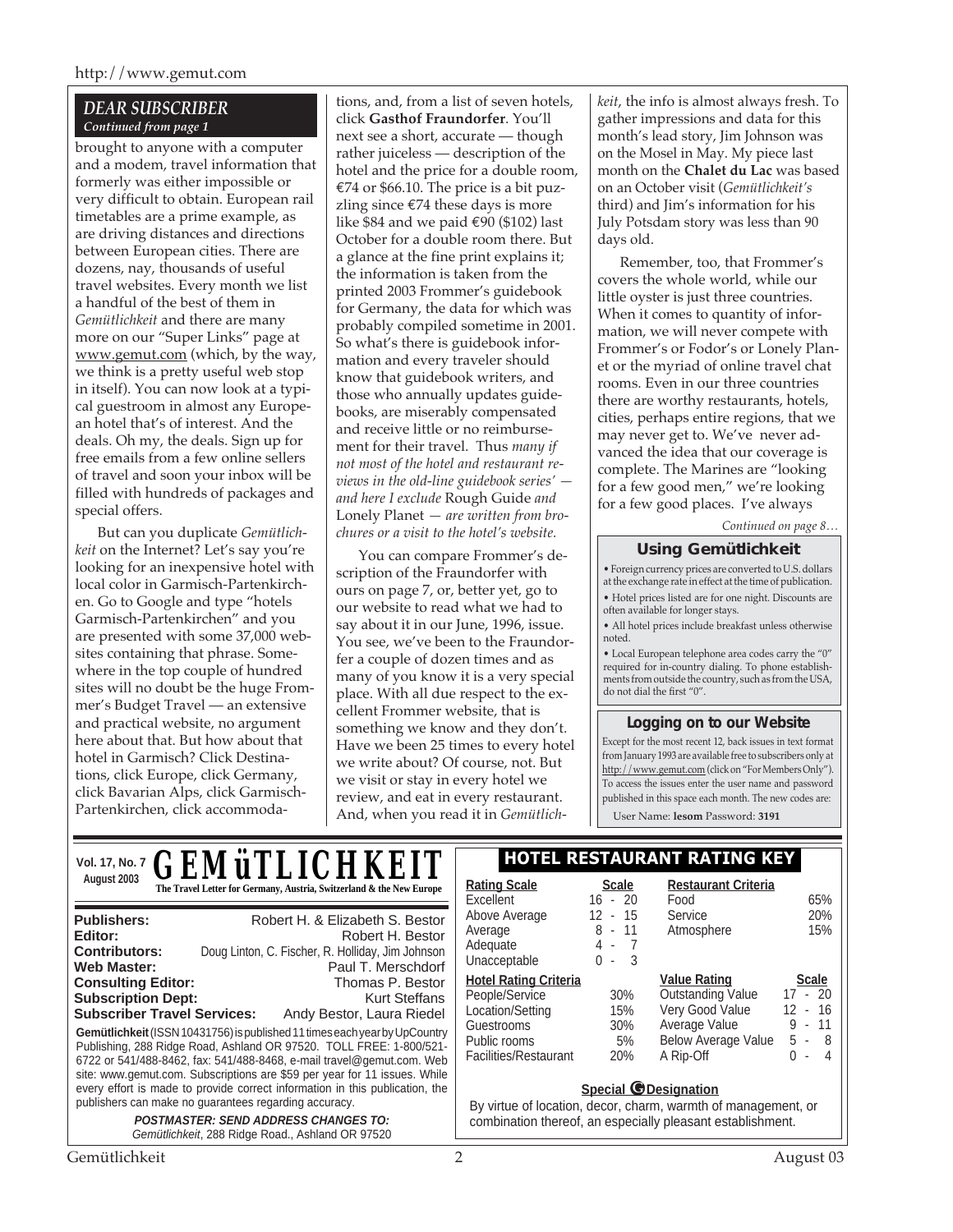# http://www.gemut.com

#### *THE MOSEL Continued from page 1*

tiny Longuich, Mayor Josef Schmitt recently officiated at a street festival and later was seen in a green apron taking lunch orders at an outdoor café.

"We don't think of ourselves as a tourist attraction," said a vintner in Bremm, a charming village midway between Trier and Koblenz. "We just do what we do, in some ways no differently today than 200 years ago. People don't sightsee here; they visit."

Most of "what they do" relates to winemaking, and indeed vineyards stretch as far as the eye can see — or at least until the next curve in the river. Many visitors come to the same vintner year after year, to restock their Rieslings and swap family stories. And many vintners run cozy guesthouses to augment their incomes (and hedge against bad years).

This isn't to say the Mosel lacks a tourism infrastructure; there are charming inns and elegant hotels, and chefs take full advantage of local produce — and abundant wine. But across the board, travelers will find lodging and food prices here generally lower than along the Rhine and more touristed areas.

Nor does the Mosel lack attractions beyond the vineyards. There is much to see, including Roman ruins, stunning castles and half-timber towns.

In Longuich and across the river in Mehring, are two Roman villas, rebuilt in part but with much of their ancient foundations intact. Neumagen-Dhron, displays a replica of a giant stone carving of a Roman wine ship (the original, discovered in the village, is in Trier's Municipal Museum).

At the other end of the architectural spectrum, Traben-Trarbach's primary architectural style is *Jugendstil* (art nouveau). Much of the town was rebuilt after a series of fires in the late 19<sup>th</sup> century and at the time *Jugendstil* was all the rage.

Bernkastel-Kues remains the postcard-perfect Mosel town, with castle ruins, half-timber houses, a medieval marketplace and architectural styles spanning nearly two millennia. There's another compelling reason to

#### **Mosel Basics I**

**Tourist Information:** Mosellandtouristik. D-54470 Bernkastel-Kues, tel +49/6531/ 2091, fax 2093, email: info@mosellandtouristik.de, web: www.mosellandtouristik.de.

#### **Driving Distances Koblenz to:**

| Frankfurt                          | 123 km | 77 miles  |  |  |
|------------------------------------|--------|-----------|--|--|
| Munich                             | 489 km | 306 miles |  |  |
| Trier                              | 124 km | 78 miles  |  |  |
| <b>Driving Distances Trier to:</b> |        |           |  |  |
|                                    |        |           |  |  |
| Frankfurt                          | 240 km | 150 miles |  |  |
| Munich                             | 520 km | 325 miles |  |  |
| Koblenz                            | 124 km | 78 miles  |  |  |

**Rail***:* Though Koblenz and Trier have good rail service, many river towns have infrequent or no service. Rail lines often follow straight lines though tunnels, which cut out some of the most scenic stretches.

**Air:** Closest major airport is Frankfurt/ Main 186 kilometers (116 miles) from Trier and 125 kilometers (76 miles) from Koblenz. However, budget carrier **Ryan Air,** flys to Frankfurt-Hahn Airport, just 19 kilometers (12 miles) from Traben-Trarbach. The airport has frequent bus service to major points along the Mosel.

**Bus:** Freqent service between villages. Buses will carry bicycles.

**Boat:** Available between Trier and Koblenz, but the full distance requires about 11 hours with two ship companies. Better bet: take a sightseeing cruise or use your hotel as home base and do an "out and back."

visit this delightful town: the **Vinothek**, where  $€9$  (\$10) opens the door to an unlimited sampling of 130 wines from the region. (Weinkulturelles Zentrum, Cusannusstrasse 2, D-54470 Bernkastel-Kues, tel. +49/ 6531/4141, fax: 4155, web: www.bernkastel-vinothek.de, email: info@bernkastel-vinothek.de.)

Affiliated with the Vinothek is the adjacent **Wine Museum**, whose tools and equipment show how the industry has changed over the centuries.

Something that hasn't changed is how vines are tended and grapes are picked. It's as manual today as ever. Travelers who want a first-hand experience should visit the **Weingut Schauf**, a popular winery in the village of Ediger-Eller.

Its vineyards are on the Bremmer Calmont, at 65 degrees (90 is vertical) the steepest vineyard in Europe. Hiking up is an option, but Karl Schauf offers an easier way: a two-person funicular wagon, powered by a lawnmower engine that climbs about twothirds of the way up the 376-meter (1,233-foot) slope. The passenger faces to the rear and gains a stunning perspective: straight across to the ruins of 12th-century **Cloister Stuben**, soft light drenching its ancient walls and streaming through its Romanesque arches.

Perhaps to distract his passenger from fear, on the ascent Herr Schauf explains the challenges these vineyards present, like maintaining centuries-old drywalls and how 23 times each year he must cut and tie each vine to a wooden stake.

At the end of the line, a trail splits left to a series of ladders farther up the slope or, thankfully, right to a storm shelter that doubles as a picnic area when Herr Schauf gives tours. His son has brought up wine, bread, sausage and cheese. Life is good.

Back below on terra firma, Herr Schauf drives his guest a few minutes to the village. As in many towns, nearly every house belongs to a vintner or someone involved in the wine trade, and visitors are likely to be invited into ancient wine cellars sometimes hidden below modern houses — to view room after room of prized bottles. Perhaps a tasting will follow, and maybe a multi-bottle purchase will follow that, although there's no pressure. (Weingut Schauf, St. Jackob Strasse 18, D-56814 Eller/ Mosel, tel +49/2675/288)

Castle-lovers will not leave the Mosel region disappointed. Among the most popular are the **Landshut** ruins in Bernkastel-Kues, the **Imperial Castle** in Cochem and the **Ehrenburg** in Brodenbach. Some, like **Treis Castle**, are little more than tumbled walls and a sturdy keep. Others are visited for their views, like the **Grevenburg** ruins in Traben-Trarbach, which looks west across the river to perfect sunsets behind the ruins of **Mont Royal** fortress.

The Mosel also claims one of Germany's most beautiful, romantic, and best-preserved castles, **Burg Eltz,** about an hour's brisk walk from the river, or a scenic 15 minutes by car. Though in its ninth century of ownership by the von Eltz family, it is open to the public with guided tours.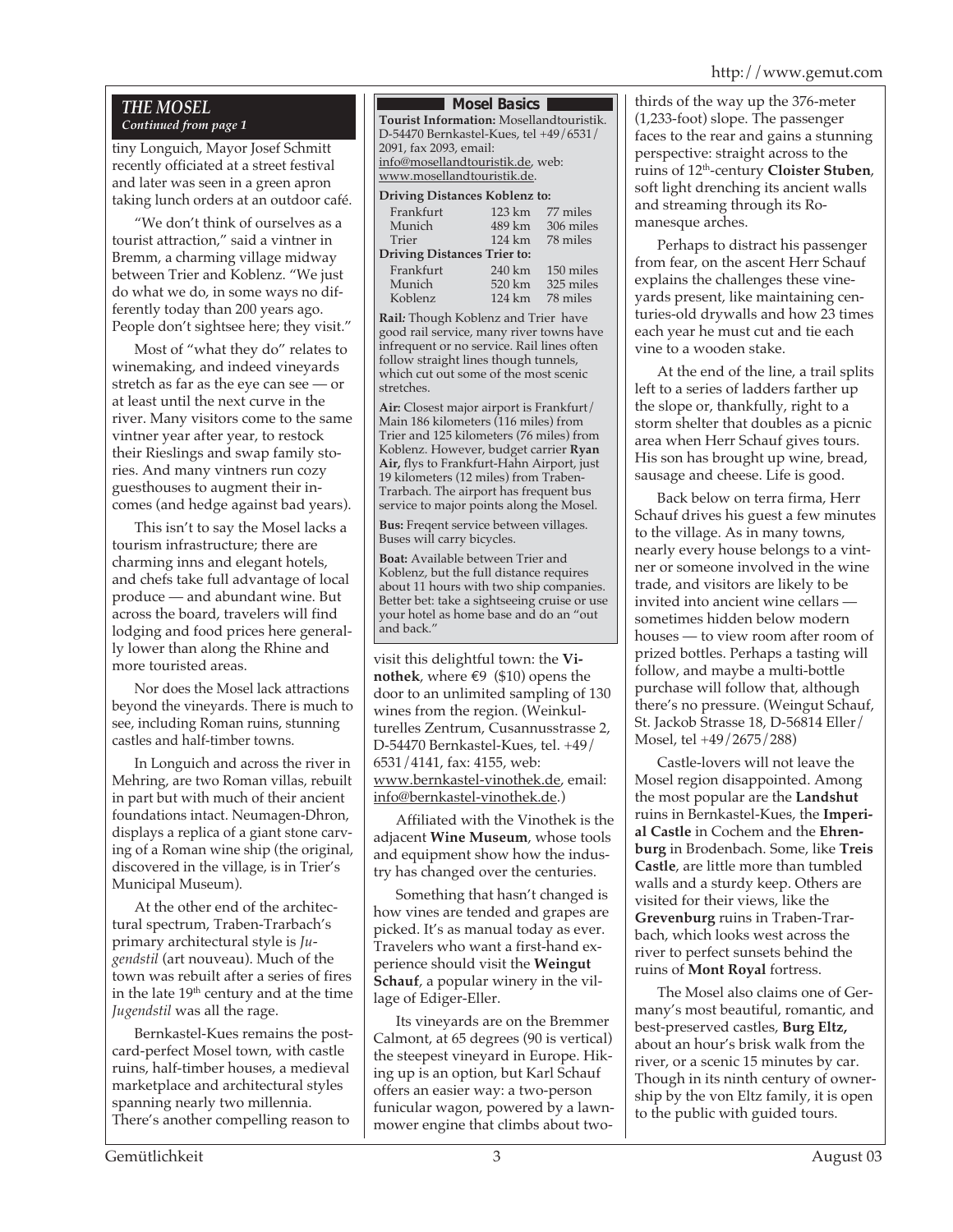#### http://www.gemut.com

With Cochem, Burg Eltz is one of the Mosel's most popular attractions. But all towns fill up during their wine and harvest festivals. And visitors should also be aware of Rhine in Flames weekend celebrations, since Mosel towns, especially those close to Koblenz, often get overflow from booked-solid hotels along the Rhine. The opening of Frankfurt/Hahn Airport, although far closer to Trier than to Frankfurt, has had minimal impact on tourism.

# **Lodging**

Hotel Winzerhof

Ernst and Gabi Schanz make pleasant accommodations an even greater delight in their winery hotel. Service is enthusiastic and sincere, and guests are treated like family. Rooms are spacious with upbeat décor and interesting prints. Some have balconies, although there's a small terrace for all guests to enjoy. For late risers, breakfast is served until noon in a cheery room brightened by a large bay window. The room is also used for wine tastings and, on request, dinner for guests.

While a small group recently enjoyed a wine-tasting in the dining area, a newsletter writer savored a dinner platter with two imposing slivers of forearm-wide sausage so

#### **Key Websites for the Traveler**

**• www.gemut.com** Gateway site for travelers to Germanic Europe, including car rental, rail passes, hotel bookings, traveler feedback, travel tips and past issues (free access to back issues for subscribers; see log-on info on page 2).

**• www.viamichelin.com** The Michelin database of hotels and restaurants plus great interactive trip planning tools.

**• www.travelgearnow.com** Guidebooks, maps, travel accessories, luggage, all at 10% off for subscribers.

- **www.mapblast.com** Map and automobile trip planning. Locates routes and distances.
- **bahn.hafas.de/bin/query.exe/en** German rail. Train
- schedules throughout Europe, not just Germany.
- **www.sbb.ch/index\_e.htm** Swiss and European rail schedules.
- **www.ski-europe.com** Top web resource for skiers with much data on Alpine resorts.
- **www.myswitzerland.com** Website of Switzerland's national tourist authority.

**• www.germany-tourism.de** Germany's national tourist authority.

**• www.austria.info/us** Austria's national tourist authority.

**• http://www.hhog.de** Website for an alliance of historic German cities.

fresh the other pigs were probably still in mourning. Add to that Westphalian ham, local cheese, *Schmaltz* and some dense, moist bread — all complemented by a glass of half-dry Riesling from the family vineyard and life doesn't get much better.

The hotel offers good-quality rental bikes and will transport guests and bikes up to 25 miles away, with route suggestions and map, for a pleasant ride "home" along the river.

**Contact:** Hotel Winzerhof, Bahnhofstrasse 8, D-54498 Piesport/Mosel, tel +49/6507/ 92520, fax 925252, email: Hotel-Winzerhof-Piesport@tonline.de, web: www.hotel-winzerhof-piesport.de. Proprietors: Ernst and Gabi Schanz.

**Daily Rates:** Single €50 (\$56), double €76-82 (\$85-92). Parking is €5 (\$6). **Rating:** QUALITY 14/20, VALUE 15/20

#### Weinromantikhotel Richtershof

If you arrive at the four-star Weinromantikhotel Richtershof in a horse-drawn coach, you won't feel out of place. A gravel driveway, shaded by a spreading chestnut tree, leads to the 300-year-old winery/estate converted to a hotel in 2001. It's a charming collection of half-timber, Baroque and *Jugendstil* buildings connected by modern structures to create an "ensemble" feeling. Public spaces, the restaurant and guest rooms have an understated elegance. Understated too, are the room rates, which would not shock at twice the price. **EDITOR'<sup>S</sup>** C<sub>HOICE</sub>

The idyllic setting, next to a wooded park with pond and waterfall, is enhanced by the presence of an active winery. Guests can tour its 17<sup>th</sup>-century colonnaded, barrel-filled cellars or hike through vineyards with a guide to explain the winemaking process.

The 44 guestrooms are spacious and individually decorated, many with antique furnishings. Napoleon once slept in Number 402, which has a four-poster bed and the original stove from 1809. Number 401, decorated in a peaceful floral theme, has a terrace overlooking the garden. A corner double, Number 406 overlooks the medieval portion of the estate, as well as the garden and vineyards. A new

wing is charming but lacks the character of the older buildings.

**Contact:** Weinromantikhotel Richtershof, Hauptstrasse 81-83, D-54486 Mülheim an der Mosel, tel +49/6534/ 948/0, fax 100, web: www.weinromantikhotel.com, email: info@weinromantikhotel.de. Proprietors: Armin Hoeck & Preuss Family. **Daily rates:** Single €85-130 (\$95-146), double €120-150 (\$134-168), suite €200-350 (\$224-392). Free parking. **Rating:** QUALITY 17/20 VALUE 18/20

Hotel-Restaurant Doctor-Weinstube

The Doctor-Weinstube, a longtime favorite of Europeans, is increasingly popular with Americans visiting the charming wine village of Bernkastel-Kues. Set among the town's cobblestone streets and halftimber houses, the hotel was built in 1668 as a tithe house and still maintains much of its Renaissance atmosphere. Guestrooms are average in size, basic and bright with a rustic feel. Through dormer windows they face either the narrow street or the courtyard terrace.

**Contact:** Hotel-Restaurant Doctor-Weinstube, Hebegasse 5, D-54470 Bernkastel-Kues, tel +49/6531/96650, fax 6296, email: doctor-hotel@tonline.de, web: www.doctorweinstuben.de. Proprietors: Nau Family

**Daily rates:** Single €74-106 (\$83-119), double €112-170 (\$125-190) **Rating:** QUALITY 14/20 VALUE 13/20

Familienhotel Hutter-Bremm

**EDITOR'<sup>S</sup>** CHOICE The family-run Hotel Hutter is, quite simply, a steal. For the price of a mid-range dinner in most German cities, you get overnight lodging *and* breakfast. Add another €10 (\$11) for dinner.

The 42 rooms, mostly doubles, are plain but functional, clean and large enough for two. Ask for a river-view room on the first floor (our second) that opens to a patio panorama encompassing the 180-degree bend in the river, the steep vineyards of the Bremmer Calmont rising behind it, and the ruins of the **Kloster Stuben** monastery. Be sure to request a private bath or shower, since a few rooms have shared facilities.

**Contact:** Familienhotel Hutter-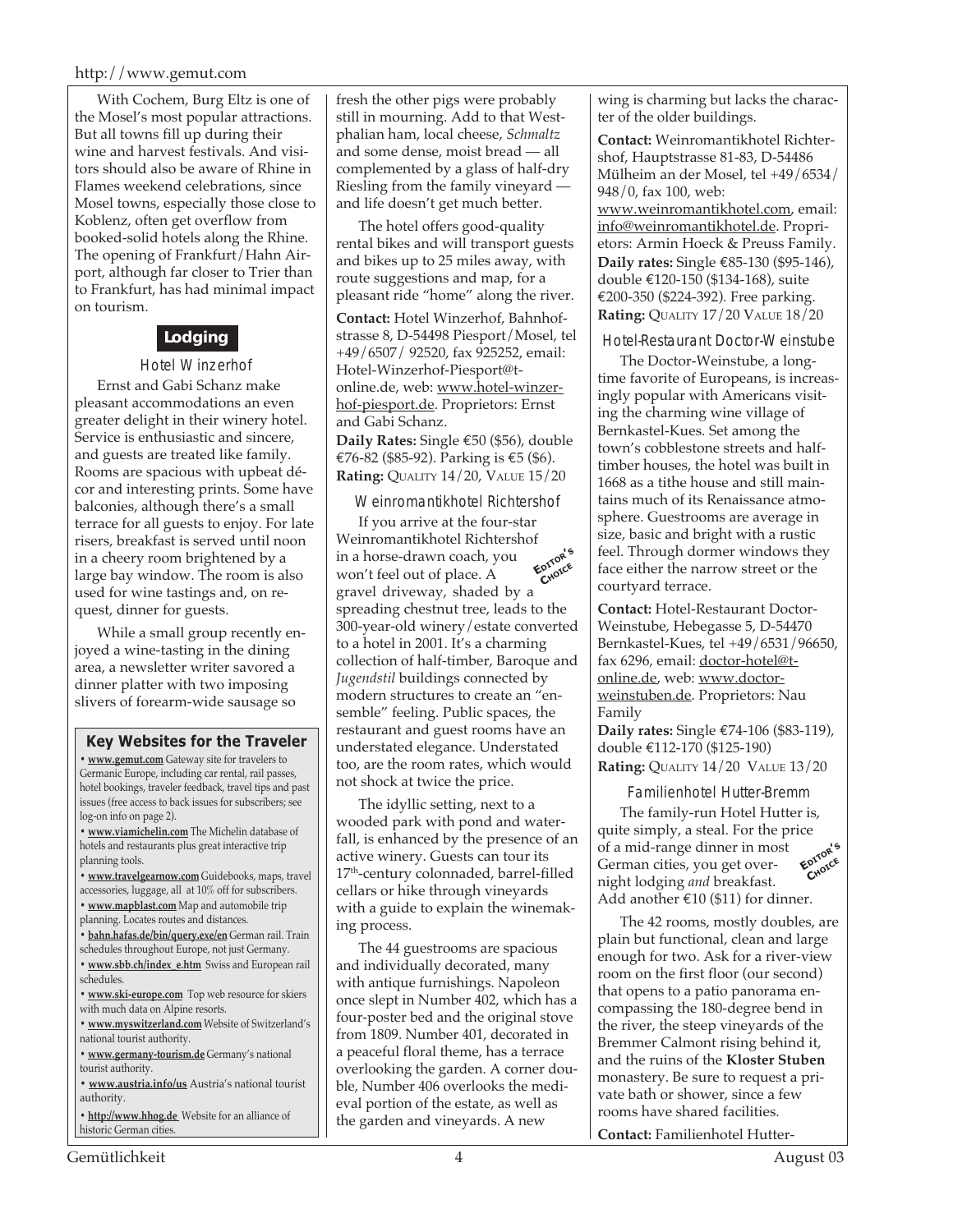Bremm, Moselstrasse 30, D-56814 Bremm/Mosel, tel +49/675/212, fax 707. Email info@hotel-hutter.de, web: www.hotel-hutter.de. Prop: Jan Abruzzino.

**Daily Rates:** Single €28 (\$31), double €55 (\$62), discounts for multiple nights and off-season. Free parking. **Rating:** QUALITY 13/20 VALUE 16/20

Moselromantik-Hotel Kessler Meyer

About 15-minutes walk upstream from Cochem, the four-star Hotel Kessler Meyer provides stunning views not just of the Mosel, but of cliffs, the town and the imposing **Reichsburg** (Imperial Castle). The hotel has been around — and much expanded — since 1978. While it may not have the character of older hotels, it has both elegance and charm. Service is top-notch.

Guestrooms are spacious and filled with light, many have balconies made private by a floral hedge. Numbers 48 and 49 in the newest part of the hotel offer the best views. In the twilight, it is bewitching to sit on the balcony and watch the lights of the town come on.

**Contact:** Moselromantik-Hotel Kessler Meyer, Am Reilsbach 12. D-56812 Cochem, tel.

+49 2671 97880, fax 3858, email: rezeption@hotel-kessler-meyer.de, web: www.hotel-kessler-meyer.de. Prop: Kessler-Meyer family **Daily Rates:** Single €74-106 (\$83-119), double €112-170 (\$125-190). Free parking. Bike rental €6 (\$7). Frankfurt-Hahn Airport shuttle is €10 (\$11). **Rating:** QUALITY 16/20 VALUE 16/20

Gutshotel Reichsgraf von Kesselstatt

Though we did not visit it on this trip, we cannot do a Mosel report without including the Gutshotel, directly on the river nestled in the vineyards north of Neumagen-Dhron. We have mentioned it often, most recently it was a "Hidden Treasure" feature in the September 2002 issue. **EDITOR'<sup>S</sup> CHOICE**

There are 18 guest rooms, lovely grounds, a tennis court, and a uniquely-styled indoor pool. The intimate little restaurant is considered one of the best in the region and in fine weather one can dine on a terrace overlooking the river.

Ten minutes walk from the hotel is a small pier where day-trip riverboats stop for passengers.

This is a fine small hotel, with style and charm, and a tremendous value.

**Daily Rates:** Singles €66 (\$75), doubles €85 to €99 (\$97-\$113) **Contact:** Gutshotel Reichsgraf von Kesselstatt, Balduinstr. 1, Obere Mühlbrücke 9, Neumagen Dhron, D-96049, tel. +49/06507/2035, fax 5644, info@gutshotel-kesselstatt.de, web: www.gutshotel-kesselstatt.de **Rating:** QUALITY 16/20, VALUE 19/20

# **Food**

Through the centuries, this region was generally poor, a fact reflected in its cuisine, which favors smoked meats and fish, sausages, cheese, bread, wild boar, turkey and potatoes. But modern tastes demand creativity, and the region's restaurants, for the most part, deliver. Wine, of course, plays a major role in many dishes.

Some of the best places to eat along the Mosel are *Strausswirtschaften* (literally "bouquet establishments"), small, temporary, vintner-run eateries set up in courtyards, backyards, driveways and cellars. Two regulations regarding these places persist from medieval times: they may open no more than four months a year and cannot post permanent signs. To get around the latter rule, the owners hang a straw broom or a bouquet of twigs (hence the name) wrapped in ribbon. Almost all sell simple but tasty fare, usually straight from the vintner's kitchen. Often the proprietor will not only take orders and serve, but also prepare the meals. It's good food and a great way to mix with the locals. Quality varies, but any shopkeeper can direct visitors to his or her favorite.

# Culinarium R

The primary restaurant at the Hotel Richtershof is elegant, romantic and tranquil. Entering guests pass an open kitchen where aromas and sizzling pans put the taste buds on alert. Arched windows in the 1809 structure allow ample light and fabricbacked chairs seem to absorb much

of the sound. Service is formal, but not stiff. The menu is ambitious and successful: consommé of lemongrass and mussels, lobster ravioli on wild asparagus, brook char in lemonthyme sauce, kangaroo with peanut sauce, and iced strawberry soup with champagne sorbet.

Most entrées are between €20-24 (\$22-27). With a glass of wine, an appetizer and dessert, the bill could easily come to €80 (\$90) per person. Perhaps the best value is the daily, four-course *prix fixe* menu at €33 (\$37). A five-course menu, with corresponding wines is €82 (\$92).

**Contact:** Weinromantikhotel Richtershof, Hauptstrasse 81-83, D-54486 Mülheim an der Mosel, tel +49/6534/ 948/0, fax 100, web:

www.weinromantikhotel.com, email: info@weinromantikhotel.de. Prop: Armin Hoeck and Preuss Family. **Rating:** QUALITY: 17/20 VALUE: 13/20

## Goldene Traube

It's mostly locals who frequent this cozy pub, so there's lots of laughter and friendly greetings. Newcomers, too, are warmly welcomed; by the proprietor, the wait-staff and other guests.

Not surprisingly, wine is a dominant theme in the décor, from old winemaking equipment to framed photographs of "wine princesses." Wine also plays a role in many recipes, even in desserts, where it's often substituted for milk.

Almost all produce, meats and vegetables, like the recipes, come from local farms.

Regional specialties include potato soup, pork with bacon and *Gräwes* (seasoned mashed potatoes with cabbage), beef filet with horseradish sauce, liverwurst, blood sausage, and such Mosel fish as perch, pike and eel. Dessert might be a tart and sweet rhubarb compote. Main courses are in the €9-12 (\$10-13) range and should, of course, be accompanied by local wine.

**Contact:** Goldene Traube, Am Markt 8, D-56841 Traben-Trarbach, tel +49/ 6541/6011, fax 6013, email: allmacherhotel@t-online.de, web: www.allmacherhotel.de. Proprietors: Richard und Marlies Allmacher. **Rating: QUALITY 14/20 VALUE 15/20**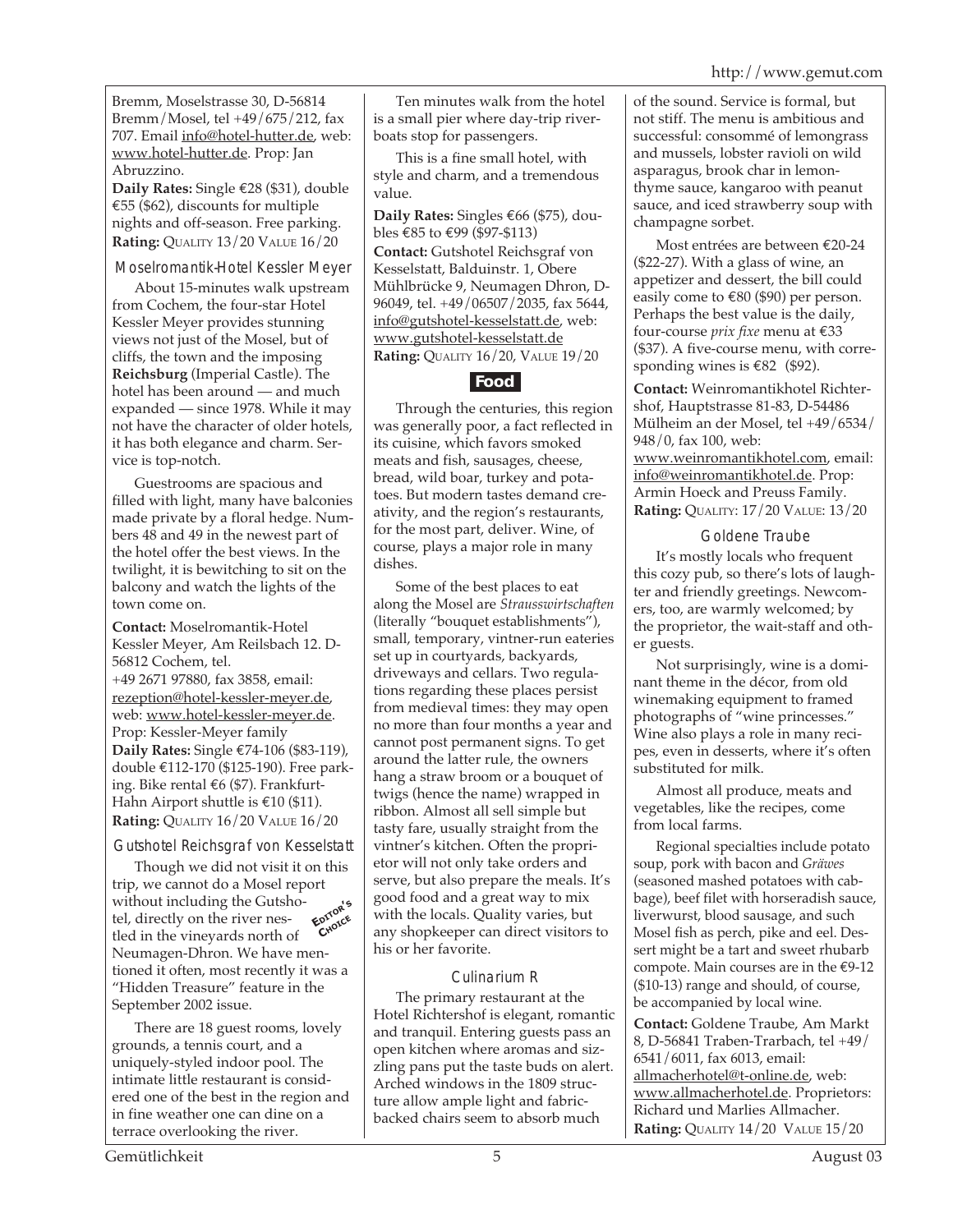#### http://www.gemut.com

Alte Zunftscheune Set in an old granary, the Alte Zunftscheune offers a variety of settings: a sunny patio, a garden courtyard shaded with trees and vines, an ancient stone cellar with working well, and the half-timber-construction main dining area, split between the ground floor and an open mezzanine.

Each has its own atmosphere, but all share the same varied menu, with an emphasis on regional dishes prepared with creative flair — call it "Mosel Fusion." Sure, potatoes are a Mosel staple, but one Zunftscheune version presents them sliced thin, filled with spinach and poached salmon, topped with hollandaise sauce and cheese, and baked. The salmon, of course, is poached in Riesling, which is another dominant theme: Riesling soup, Riesling cheese sauce and the decadent "Vintner's Dream"—vanilla ice cream served with a warm Riesling cream sauce and marinated grapes.

Several entrées are served in the skillet, like the Butcher Platter with fresh blood sausage and liverwurst fried with onions and potatoes, or cheese *Spätzle* sautéed with onions. Less adventurous diners can choose from a great variety of meat and fish entrées, including a half-dozen types of *Schnitzel*. Despite the spread-out dining areas, service is consistent and good. Entrées range from €7-18 (\$8- 20) but average around  $£14$  (\$16).

**Contact:** Alte Zunftscheune, Familie Niedersburg, Neue Rathausstrasse, D-56841, Traben-Trarbach, tel/fax +49/6541/9737, email: info@zunftscheune.de, web: www.zunftscheune.de. Proprietors: Gerold and Christa Niedersberg. **Rating:** QUALITY 13/20 VALUE 15/20

#### *GREAT DINING HALLS Continued from page 1*

tional, hearty cuisine, usually inexpensively priced.

**• Old World** on a grand scale. Spacious, atmospheric, and sometimes with extraordinary décor and art.

**• Egalitarian**. Popular with all levels of society and both tourists and locals.

**• Longevity**. Most have been in

business for centuries.

**• Timelessness.** Management makes a conscious effort to maintain the old ways.

Here are a few "great dining halls" where cuisine, environment and a diverse clientele have combined to become part of the local culture. They are places for people who think "they don't make 'em like that anymore."

#### Augustiner Großgaststätte, Munich

This people-watching paradise is where Münchners of every stripe repair for a plate of consistently outstanding comfort food and Munich's best beer. A mixed salad with *Schweinschnitzel* costs €12.1 (\$14). Half a liter of *Helles* is €3.15 (\$3.50). The various rooms are quite grand with an ageless elegance.

Augustiner Großgaststätte, Neuhauser Strasse 27, web: www.augustinerrestaurant.com

Zeughauskeller, Zürich This, the most upscale of our "great halls," is in the center of Zürich, on Bahnhofstrasse near Paradeplatz, and has been around since 1487. It is a single, huge, impressive room under massive beams supported by stone pillars with a giant clock at one end and ancient weaponry hung from the walls. The large tables are shared and the adroit servers have little time to chat as they glide through the chaos bearing large plates of delicious, farm-style food that goes down best with the Hürlimann *vom fass*. In addition to the usual calves liver, *Schnitzel*, and *Geschnetzeltes* Zürich-style (sliced veal with mushrooms in a cream sauce), there are half-meter and one-meter pan-fried sausages, *Kanonenputzer,* and an extraordinary presentation of one long, thin slice of roasted meat skewered onto a three-foot sword, *Burgermeister Hans Waldmann Sword*. Main courses are in the CHF 25-35 (\$18-\$26) range. Draught beer is in the \$3 to \$4 range.

Zeughauskeller Zürich, Bahnhofstrasse 28a, at Paradeplatz , tel. +41/ 01/211 2690

Gösser Bierklinik, Vienna The building dates to the  $15<sup>th</sup>$  century and the restaurant has been around since the late 17thC, though the current owners took over in 1988.

Dine here in the covered inner courtyard, a room recently restored and which looks like a set from a 19<sup>th</sup> century Lehar operetta. No menu surprises: *Schnitzel*, of course; *Tafelspitz* (boiled beef); excellent soups and Austria's best beer, Gösser. Meals in the €11-22 (\$13-\$25) range.

Gösser Bierklinik, Steindlgasse 4, near Stephansdom, tel. +43 /01/533 75 98, web: www.goesserbierklinik.at

Peterskeller, Salzburg This well-known spot is pleasant for lunch after visiting St. Peter's Church and it's fascinating, lovely cemetery. Peterskeller claims to date

all the way back to 803 AD and if that is true it is the oldest restaurant in Austria and easily the most venerable of our "great halls."

Find a table in the indoor-outdoor vaulted grotto cut into the rock wall of the Mönchberg, or settle indoors in one of the cozy, wood-paneled dining rooms.

In the past few years, Peterskeller's huge menu has gone a bit upmarket, but you can still get a bowl of boiled beef soup for less than \$5, a plate of *Zanderfilet* (freshwater white fish) with potato salad is around \$12 and *Wiener Schnitzel* for \$15. A Steigl *Pils* is €2.70 (\$3) and a quarter-liter of Grüner Veltliner from the Wachau district is €3.8 (\$4.32)

Peterskeller, St.-Peter-Bezirk 1-4, tel. +43/0662/8412680

Ratsweinkeller, Hamburg First opened in 1896, the Ratsweinkeller is a mere child in this company. The huge, atmospheric dining room borders on the spectacular. Large, detailed models of squarerigged ships hang from high vaulted ceilings that are supported by great columns. The floors are parquet, huge stained-glass windows are framed in rich, dark wood and walls are paneled to a height of six or seven  $f_{\rho\rho}$ 

The food is a bit more refined than at our other "great halls" and fish is recommended. Noteworthy on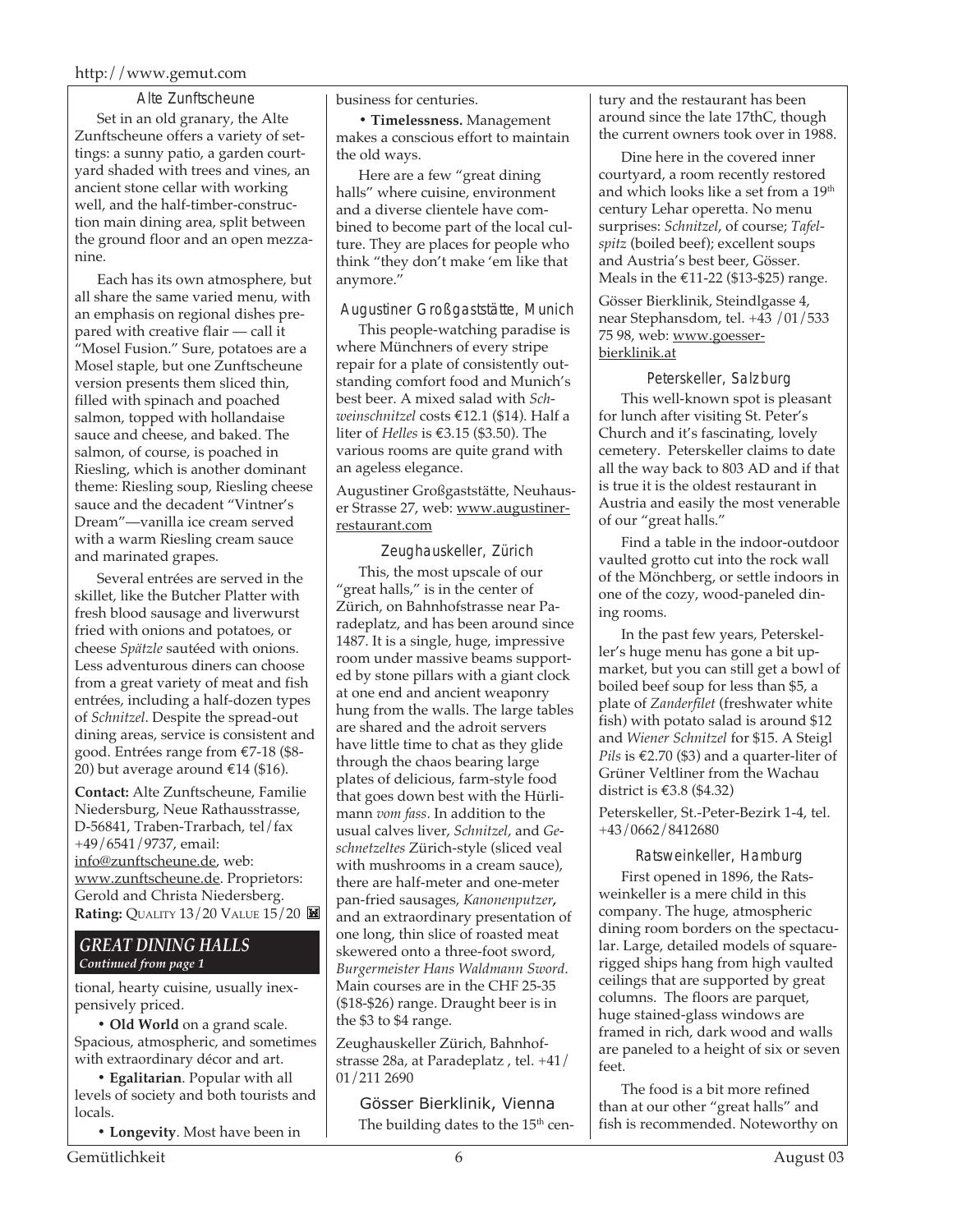our last visit were starters of smoked salmon; a scatter of tiny, deep-fried shrimp; and a delicate white fish over a small omelette with sliced tomatoes and a light horseradish sauce. Main courses of lobster served Newburgstyle and salmon/trout in a shrimp sauce were first-rate. Expect to pay €26-38 (\$30-\$43) per person for a three-course meal

Ratsweinkeller Grosse Johannisstr. 2, Altstadt, tel. +49/040/364-153

## Rogacki, Berlin

Since it was virtually unknown to American travelers when we found it (with the help of a Berliner) in 1997, we consider Rogacki one of the top discoveries in *Gemütlichkeit*'*s* 17- year history. It may not belong in this company — it's not very old and there's no Old-World atmosphere but it's the best value in the Germanspeaking world, serves huge portions of sensational food, and is a unique experience. At the stand-up, foursided bar in this blue-collar district market, CEO's in \$4,000 suits rub shoulders with hard-hat laborers who rub shoulders with TV stars. It's lunch-only and seafood-only.

Choose from the menu board or find something from one of the market's vendor stands; watch it cooked on the grill, garnished with crisp, fresh salad or to-die-for roast potatoes *mit Speck* (with bacon) — or both — and then set in front of you still sizzling. A wonderful baked flounder, sprinkled with bacon and tiny fresh North See shrimp, served with the grilled potatoes is a mere  $\text{\textsterling}8.50$ (\$10) and easily serves two. Half a lobster is €14.95 (\$17) and last October we watched as one of the chef/ servers achieve what must have been a world record for the most mussels stacked in a 10-inch flat bowl, at least 30. Cost: around \$8. Three very fresh oysters with a glass of white wine is about \$6.

Go once to Rogacki and the memory will haunt you until you return.

Rogacki, Wilmersdorfer Str. 145, near Bismarck Str. U-Bahn Station.

> Gasthof Fraundorfer Garmisch Partenkirchen

No list of "great dining halls" is complete without Garmisch-Parten-

kirchen's Fraundorfer. Six nights a week the tables start filling around 6pm, mostly with tourists. An hour later, Friedl fires up his accordion in continuation of a "gig" that has been virtually uninterrupted since 1959. By 8:30, under the sharp eye of Barbara Fraundorfer, most of the crowd has been watered and fed, the noise level is about to peak and Friedl has sung a few of his yodel standards. This is the "tipping point;" will the evening coast on to a quiet close or will there be conga lines and dancing on the tables? Either way this is *the* Bavarian experience. Though the Fraundorfer dates to 1857, it took on its present style and format during the 1936 Winter Olympics.

The menu is long, the prices low, the portions generous, and we have seldom been disappointed with any dish. Roast pork with dumplings is €8.2 (\$9), half a roast duck costs €13 (\$15), calves liver Berliner-Art (strips dipped in flour and fried in butter) is €14.4 (\$16) and a small mixed salad costs €2.5 (\$3). Half a liter of beer goes for €2.8 (\$3).

The merriment goes on until midnight, though most tourists are gone by 10pm, when *Trachten*-dressed locals begin to gather around the *Stammtisch* (regulars' table). Reservations recommended.

When asked if there were other restaurants in town like the Fraundorfer, a woman at the local tourist office said, "There is only one Fraundorfer, there every night is a party"

Gasthof Fraundorfer, Ludwigstr. 24, tel. +49/08821/92 70, www.gasthoffraundorfer.de

Bratwursthäusle, Nürnberg In Nürnberg, bratwurst is a venerated food and the **Bratwursthäusle** is its temple. In the shadow of St. Sebald's, this best known of Nürnberg restaurants will sometimes serve in excess of 10,000 tiny, spicy sausages a day. Yes, it's full of tourists, but who cares when the food is delicious, service good and prices reasonable.

The bratwurst is usually grilled over an intensely hot, smokeless beechwood fire until the skin is crisp. Six pieces are  $\text{\textsterling}5.50$  (\$6.25), a dozen €9.7 (\$11), including wine sauerkraut

or potato salad. They can also be ordered cooked in white wine, spicy vinegar and onions, or smoked over a beechwood fire and eaten with horseradish. Some even eat the sausages raw, like a steak tartare, with egg yolk, onion and paprika.

The Bratwursthäusle is best known for its sausages, but it also serves the best *eisbein* (ham hock) we've had the pleasure to sample. An entire knuckle costs €7.5 (\$8.50).

Bratwursthäusle Nürnberg, Rathausplatz 1, www.bratwurst-haeusle.de/

# **Harz Mountain Hotel Readers' Forum**

As part of our recent participation on the IRT Railfans Tour of Germany, we spent four nights in Wernigerode. This charming village complete with it's huge castle is located in what was East Germany about two hours south-southwest of Berlin. The **Hotel Gothisches Haus** (Markt 1, 38841 Wernigerode, tel: +49/03943/6750; fax 34559) is real treasure. It has just been reopened after undergoing a complete restoration plus a highly compatible addition. It rates five stars in my book. The town is really neat and of course there is the steam train attraction. They have 15 operational engines. It's quite a destination for those so inclined.

The rail trip tour was great fun although a bit arduous. We traveled on over 50 trains, trams, streetcars and related rail vehicles in 15 days. Daily temperatures in the mid 90s with equal humidity coupled with several un-airconditioned hotels was a challenge at times.

> HAMP & SUE MILLER, SAN LUIS OBISPO, CA

#### **Hotel Near Berchtesgaden**

I wanted to tell you about a hotel near the German-Austrian border, near Berchtesgaden, that I make sure I stay in on every trip to Bavaria, ever since I sort of stumbled into it 4-5 years ago. **Hotel Neuhäusl** (tel. +49/ 08652/9400, email:

neuhaeusl@berchtesgaden) is simply my favorite place to stay in Germany. Consistently excellent service, big rooms, with balconies looking out on an immense forest, off-the-chart nice